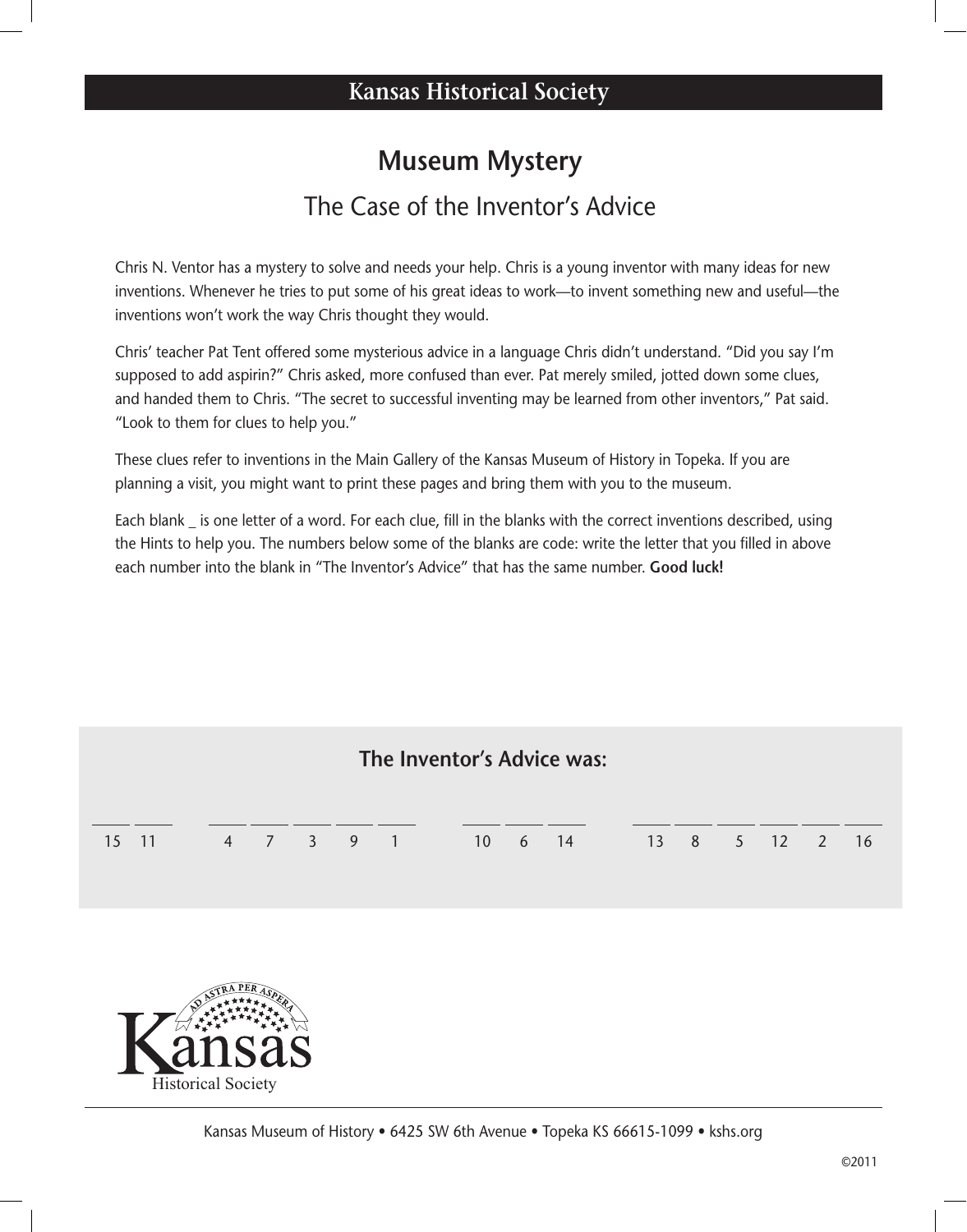## **Museum Mystery**

## The Case of the Inventor's Advice

1. Spanish soldiers wore suits of armor made from this invention. (Hint: Inside Early Peoples case)



2. Wichita Indians used this invention made of bone to tie bundles of thatch to the wooden frames of their lodges. (Hint: Near Grass Lodge)



3. Pawnee Indians played ceremonial music and love songs on this invention. (Hint: Inside Pawnee case)



Historical Society

4. Families traveling the Oregon Trail used this invention to fix a broken wheel on their covered wagon. (Hint: Near the front of the Covered Wagon)

| W A G O N |    |  |  |  |
|-----------|----|--|--|--|
|           | 15 |  |  |  |

5. This invention was a handy way to carry the time. (Hint: Settlement section)